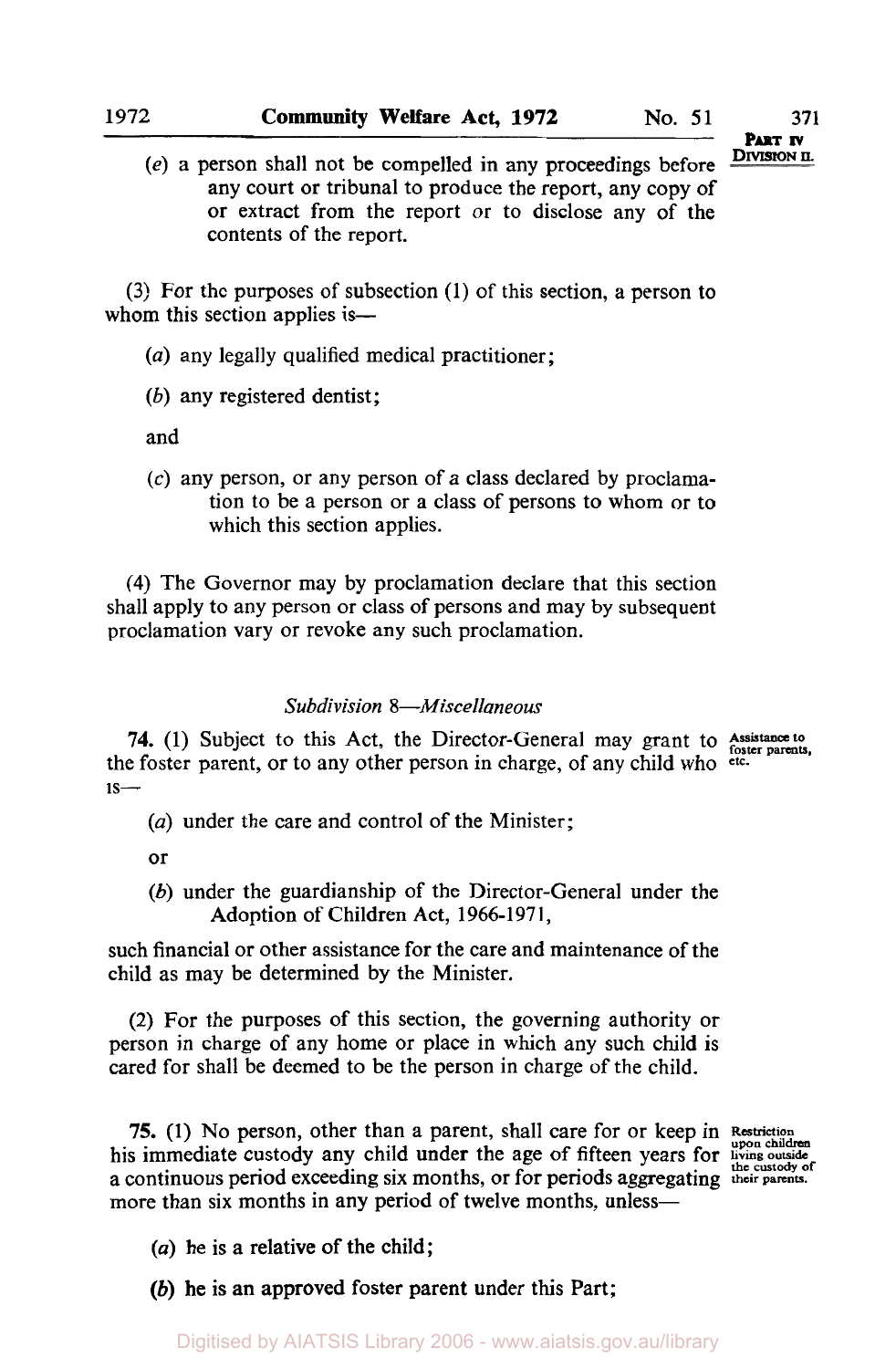- **PART IV**
- **DIVISION II.** (c) he is licensed under this Part to conduct a children's home:
	- **(d)** he is authorized in writing by the Director-General to care for the child or to keep the child in his immediate custody;
	- **(e)** he is entitled to have the care, custody or guardianship of the child in pursuance of the order of a court of competent jurisdiction;
	- *(f)* he is the principal or person in charge of a school or hospital, and the child is a student or patient at that school or hospital;
	- or
	- **(g)** the child is with the permission of his parent or guardian, boarding with him for the purpose of attending school or for the purpose of undergoing any medical treatment that a legally qualified medical practitioner has certified to be necessary for the sake **of** the health of the child.

### Penalty: Two hundred dollars.

(2) In any proceedings for an offence against subsection (1) of this section it is immaterial that the parent or guardian **of** the child has consented to, or acquiesced in, the child being cared for, or kept in the custody of, any person in contravention of that subsection.

**(3)** The Director-General may, at any time, in his discretion make or revoke an authorization under paragraph *(d)* of subsection **(1) of** this section in respect of any person.

**76. (1) A** child under the care and control of the Minister who absconds from any home, or the custody of any person in whose custody the child has been placed by the Director-General, may be apprehended without a warrant by a member of the police force or an officer **of** the Department, and placed in any home nominated by the Director-General. **Absconders.** 

> (2) **A** person of or above the age of eighteen years who is under the care and control of the Minister, and who absconds from any home or centre, or from the custody of any person in whose custody he has been placed by the Director-General, shall be guilty of an offence and liable upon conviction to be imprisoned for any period not exceeding six months.

> **(3) A** person who **is** sentenced to imprisonment under this section shall, on his release from prison, continue to be under the care and control of the Minister for any unexpired portion of the period for which he was placed under the care and control **of** the Minister.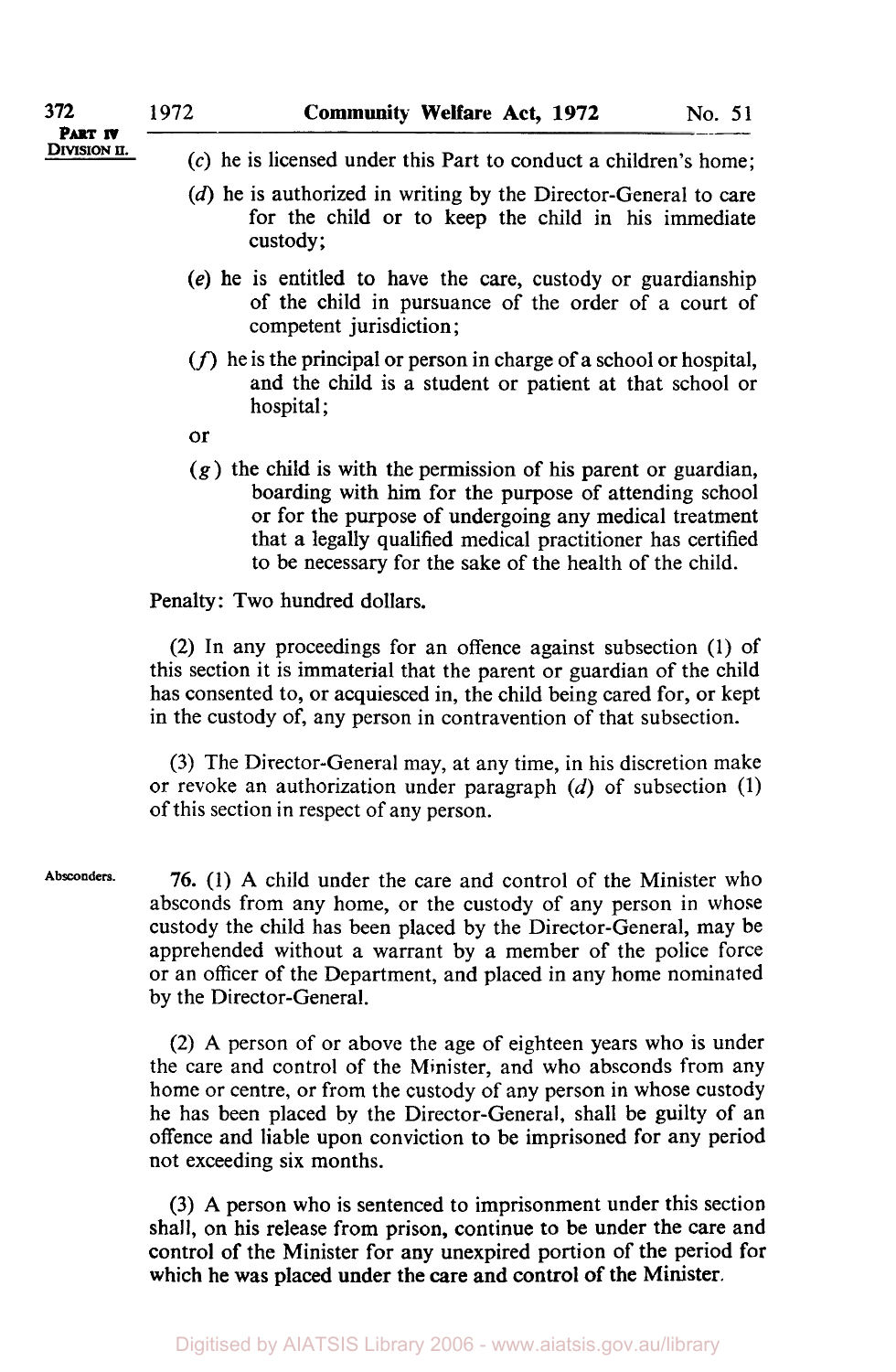#### 77. A person who--

(a) without the authority of the Director-General takes a child, from home, etc. or induces a child to abscond, from a home, or from the custody of a foster parent before the expiration of the term for which the child was placed in the home in pursuance of this Act, or any other Act, or for which the child was placed in the custody of the foster parent;

or

*(b)* harbours or conceals any such child,

shall be guilty of an offence and liable to a penalty not exceeding two hundred dollars or imprisonment for three months.

**78.** A person who-

- *(a)* without the authority of the Director-General, holds any communication with a child in a home;
- *(b)* having entered any home or centre, or the grounds thereof, does not depart therefrom when required to do so by an officer of the Department ;

or

**(c)** having been forbidden to do so by the Director-General, holds any communication with any child under the care and control of the Minister,

shall be guilty of an offence and liable to a penalty not exceeding one hundred dollars.

**79.** (1) The Director-General, or any officer of the Department Power of authorized in writing by the Director-General, may, where he suspects on reasonable grounds that there is a neglected or uncontrolled child in any place or premises, enter and remain in that place or premises for the purpose of inquiring into the circumstances of the child.

**(2)** A person shall not hinder the Director-General or any such officer in the exercise of powers under subsection (1) of this section. Penalty: Two hundred dollars.

**80.** Any person who sells, lends, or gives, or offers to sell, lend or **Tobacco not to**  give, to any child under the age of sixteen years any tobacco, cigar child under sixteen years of  $\frac{1}{2}$ or cigarette shall be guilty of an offence and liable to a penalty not **age.**  exceeding twenty dollars.

*25*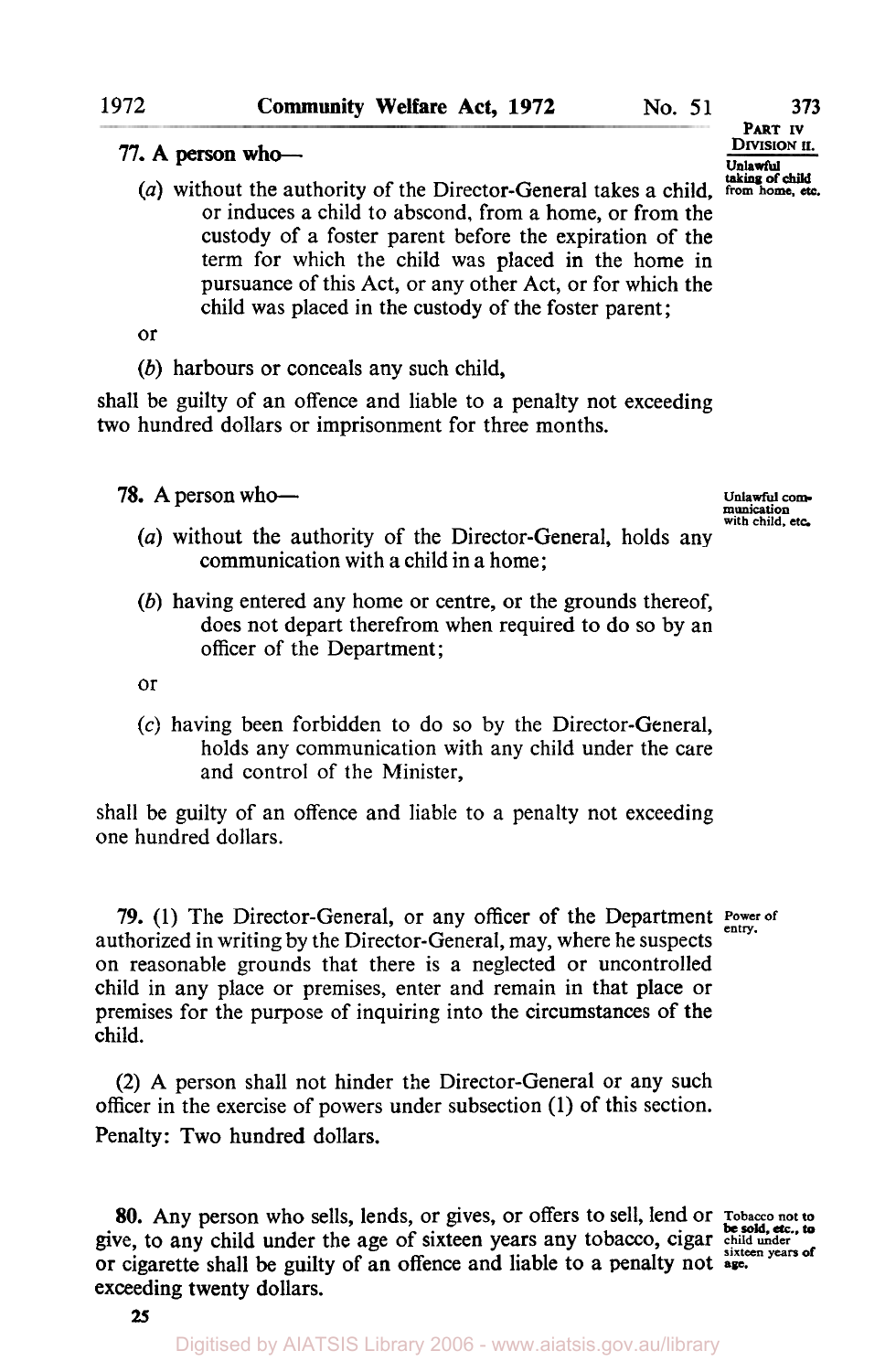**DIVISION II. PART IV** 

**Payment of the S1.** (1) The Director-General may, by notice in writing served<br> **Payment of the S1.** (1) The Director-General may, by notice in writing served<br> **Director**personally or by post upon the employer of a child under the care *General.* and control of the Minister, require him to pay the whole or any portion of the wages or other remuneration that become due to the child to the Director-General.

> (2) An employer shall comply with the requirement under **sub**section (1) of this section.

> (3) The Director-General may receive moneys (whether paid pursuant to a requirement under subsection (1) of this section or not) on behalf of a child.

> **(4)** The Director-General shall cause any moneys received on behalf of the child to be deposited in the Treasury in the name of the Director-General on account of the child or in any banking account in the name of the child.

> *(5)* All such moneys deposited in the Treasury shall bear interest at a rate determined by the Treasurer.

> (6) The whole, or any portion of, moneys deposited in the Treasury, and any interest thereon, may be expended by the Director-General for the benefit of the child when, and in such manner, as the Director-General thinks fit.

> (7) All moneys deposited in the Treasury, and not expended as provided by this section, shall be payable to the child upon his ceasing to be under the care and control of the Minister, but if not claimed by the child, or any person lawfully claiming under him, before the expiration of seven years after that date, may be appropriated by the Director-General and shall not thereafter be recoverable.

**Transfer of 82.** (1) A juvenile court constituted of a Judge or special magistrate may, on the application of the Director-General, order that a child who is under the care and control of the Minister be held in custody in a prison.

> (2) No order shall be made under this section unless the court is satisfied that the conduct of the child has been such that the child cannot be properly controlled in any of the homes established by the Minister under this **Act** for the reception **and** detention of children.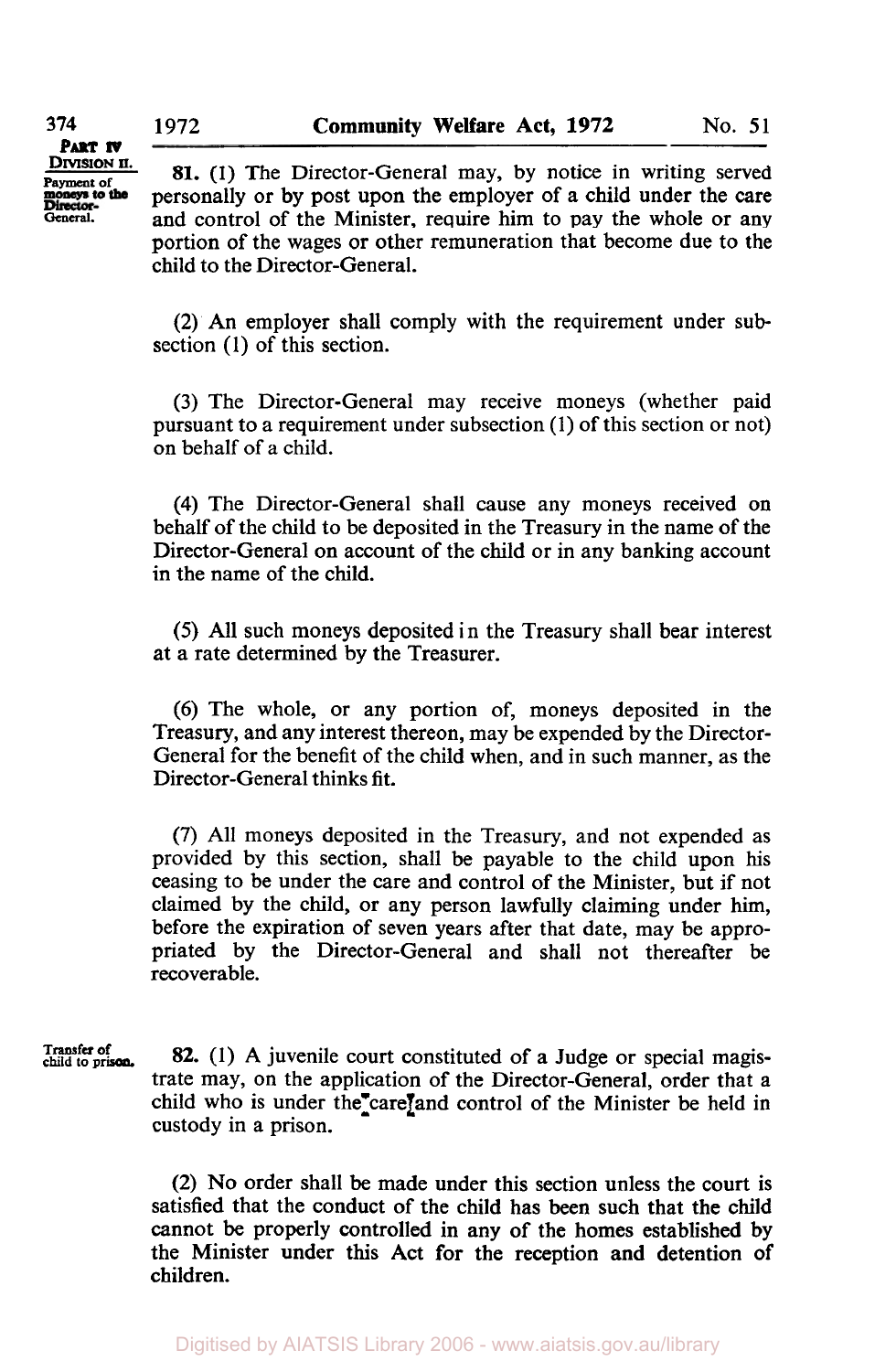(3) No order shall be made under this section in respect of a child who has not attained the age of sixteen years.

**(4)** Where a juvenile court makes an order under this section, the Comptroller of Prisons shall detain the child in any prison that he thinks appropriate.

*(5)* A child shall not be detained in a prison pursuant to an order under this section beyond the expiration of the period for which the child was placed under the care and control of the Minister.

(6) A child so detained shall, subject to the provisions of the Prisons Act, 1936-1969, be eligible for remission of portion of the period of detention and may be released upon parole, in all respects as if he had been sentenced to imprisonment for the period of that detention.

**(7)** A child shall not cease to be under the care and control of the Minister by reason of the fact that he is held in custody in, or released from a prison under this section.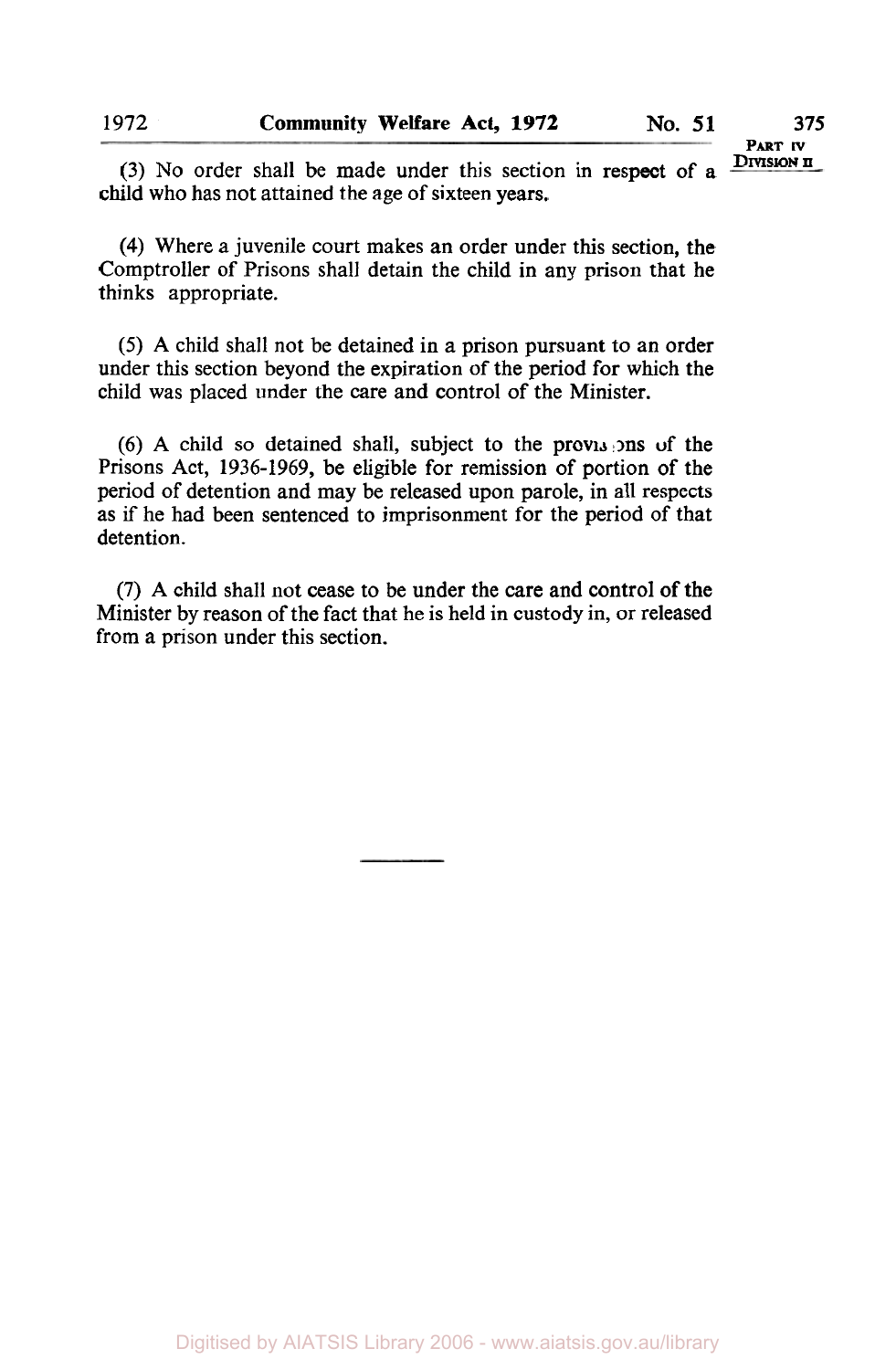### **PART V PART V**

# SPECIAL PROVISIONS RELATING **TO** ABORIGINAL AFFAIRS

**Powers and functions of the** 

shall include the following:— **83. (1)** The powers and functions of the Minister under this Part

- *(a)* to promote, in consultation and collaboration with the Aboriginal people, the cultural, social, economic and political welfare and development of the Aboriginal people ;
- *(b)* to encourage and assist the Aboriginal people to preserve and develop their own languages, traditions and arts;
- **(c)** to formulate and implement programmes of research into matters relating to the Aboriginal people;
- **(d)** to establish, and foster the development of, Aboriginal councils and associations ;
- *(e)* to foster or promote the establishment or conduct of any business, trade or industry by the Aboriginal people;
- *(f)* to provide grants of money or other assistance to advance the development of Aboriginal people;

and

**(g)** to provide technical and other assistance to advance the development of the Aboriginal people.

(2) The Minister shall establish a division of the Department with the specific purpose of providing consultative, planning and advisory services in relation to the economic, social and cultural development of the Aboriginal people and to advise upon the implementation, adequacy and co-ordination of services provided, or to be provided, for the welfare or advancement of the Aboriginal people.

**Establishment of aboriginal reserves.** 

- **84.** (1) The Governor may, by proclamation—
	- *(a)* declare any Crown lands to be an Aboriginal reserve;
	- *(b)* with the consent of the owner of any land, declare that land to be an Aboriginal reserve;

or

*(c)* add to, or vary, the provisions of a proclamation under this section, or the corresponding provision of the repealed Aboriginal Affairs Act.

**(2)** A proclamation under this section may contain such prohibitions and restrictions as to the persons, or class of persons who may be within the reserve, as the Governor considers appropriate to the reserve.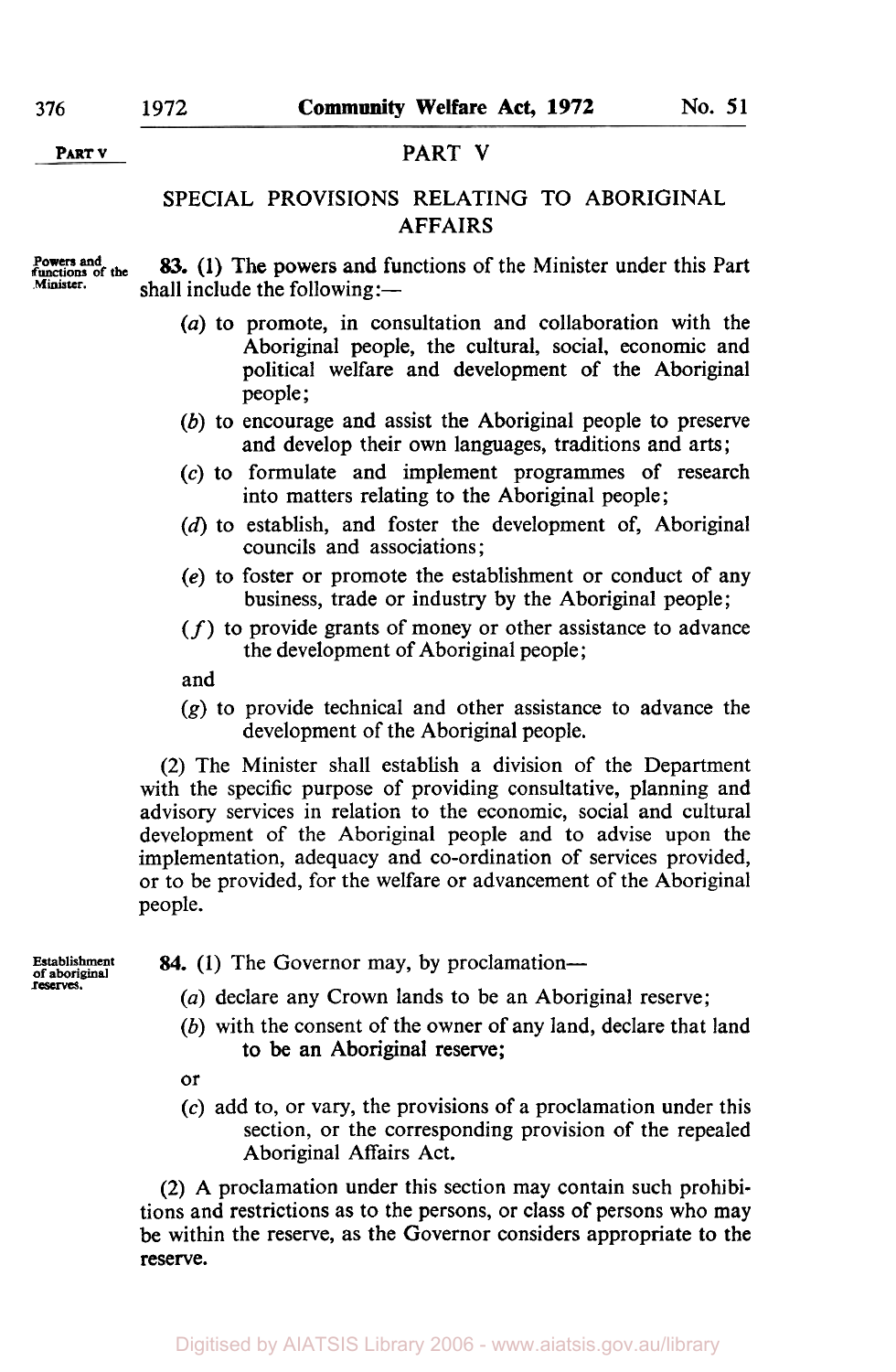**PART v** 

**85.** (1) Subject to this Act, the Minister shall have the manage- Management of reserves, etc. ment and control of all Aboriginal reserves, but not so as to alienate any portion of any such reserve from the use or benefit of Aboriginals.

**(2)** The Minister may grant a licence over any land, or premises, within an Aboriginal reserve-

- *(a)* for the purpose of occupation **or** use as a dwelling;
- or
- *(b)* for the purpose of establishing or carrying on any industry, business or trade.

**(3)** A licence shall not be granted under this section unless the Minister is satisfied that the conditions of the licence are such as to ensure that the enjoyment of the rights conferred by the licence is and will remain restricted to Aboriginals, to near relatives of Aboriginals, or to persons who have habitually resided on the reserve and been accepted by the Aboriginal community.

**86.** The Minister may, subject to, and in accordance with, the *Acquisition* of provisions of the Land Acquisition Act, **1969,** as amended, acquire land for occupation or use by Aboriginals.

87. A place shall not be deprived of its character as a public Aboriginal place within the meaning of any Act or law by reason only of the **public place**  fact that the place constitutes an Aboriginal reserve, or portion thereof.

**88.** (1) A person who is within the boundaries of an Aboriginal Exclusion of serve without the written permission of the Minister, except— except aboriginal reserve without the written permission of the Minister, except-<br> **PESS**<br> **PESS** 

- *(a)* an Aboriginal who is, in terms of the proclamation establishing the reserve, permitted to be within the reserve;
- *(b)* any person of a class declared by instrument in writing under the hand of the Minister and published in the *Gazette*  to be a class of persons permitted to be within a reserve without a permit;
- *(c)* **an** officer of the Department acting in the course of his duties as such;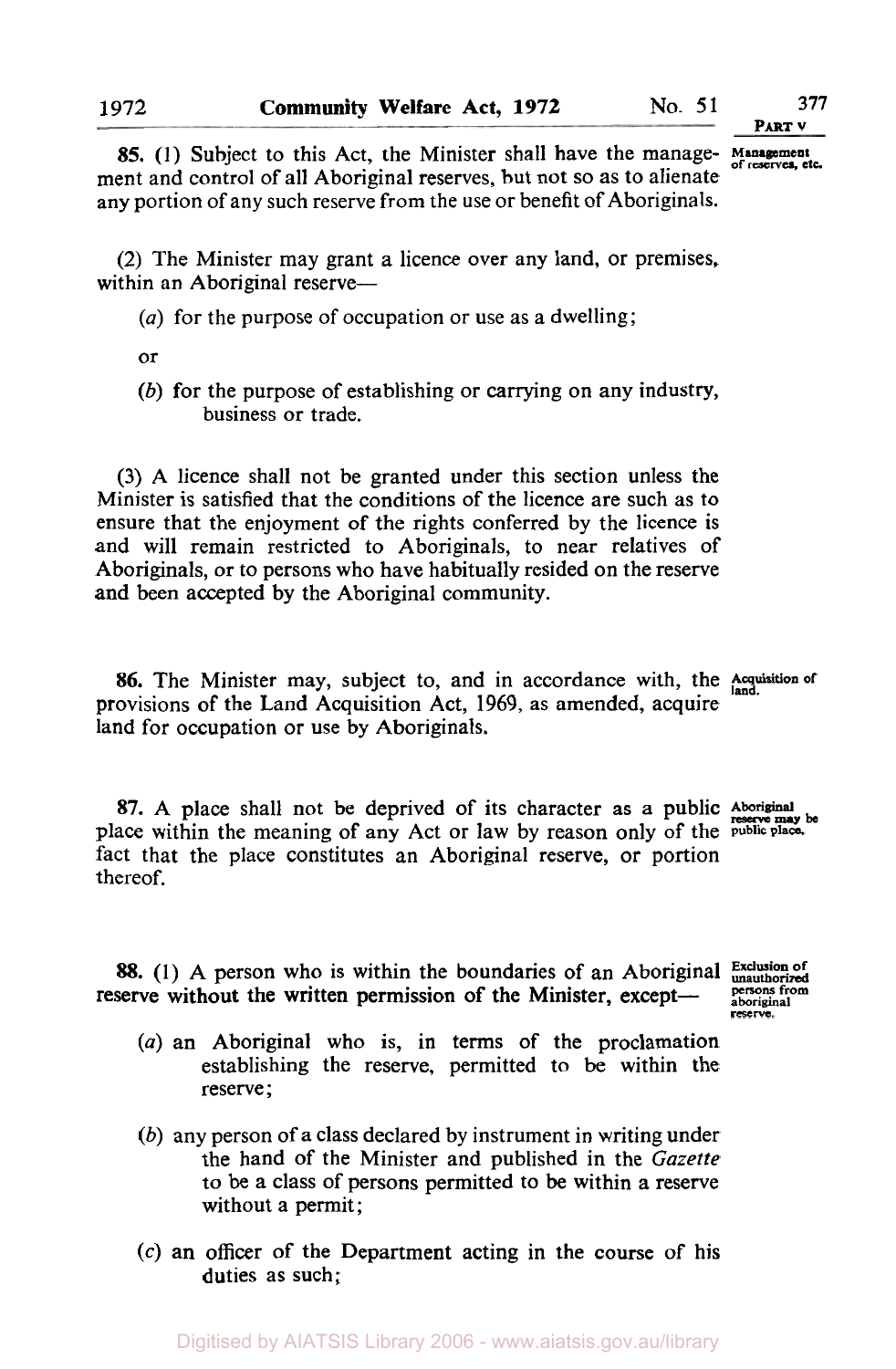- *(d)* an officer of any Department of the Government who is authorized in writing by the Director-General;
- or
- **(e)** a member of the police force acting in the course of his duties as such,

shall be guilty of an offence and liable to a penalty not exceeding two hundred dollars.

**(2)** The Minister may, in his discretion delegate authority to grant permission to any person to be within the boundaries of an Aboriginal reserve to any group or association of Aborigines living on the reserve, where he is of the opinion that it is in the best interests of the Aborignal community on the reserve to do so.

**(3) Any** person who without any such permission, the proof of which shall lie on him, is found within the boundaries of an Aboriginal reserve shall be guilty of an offence and liable to a penalty not exceeding two hundred dollars.

**(4)** The Minister may after consultation with the Aboriginals living on a reserve, and satisfying himself that the majority of those Aboriginals desire him to do *so,* recommend to the Governor that a proclamation be made removing all restrictions under this Act upon access to the reserve.

*(5)* Where such a proclamation has been made, no offence is committed by any person by reason of the fact that he is within the reserve to which the proclamation relates without a permit.

*(6)* The Governor may, upon the recommendation of the Minister, make or revoke a proclamation under this section.

(7) Subject to subsection **(8)** of this section, the Mining Act and the Petroleum Act shall not confer any right of entry, prospecting, exploration or mining in respect of land within an Aboriginal reserve.

**(8)** The Governor may declare by proclamation that the rights of entry, prospecting, exploration or mining conferred by the Mining Act, or the Petroleum Act shall be exercisable, subject to such conditions and modifications (if any) as may be specified in the proclamation upon an Aboriginal reserve or any part thereof.

**(9) A** proclamation under this section shall have effect according to its terms, and may be varied or revoked by subsequent proclamation.

Power of entry. 89. (1) An officer of the Department, authorized in writing by the Director-General may at any reasonable time enter upon any pastoral lands for the purpose **of** inquiring into the welfare of any Aboriginal person whom he has reasonable cause to suspect to be in the place or premises.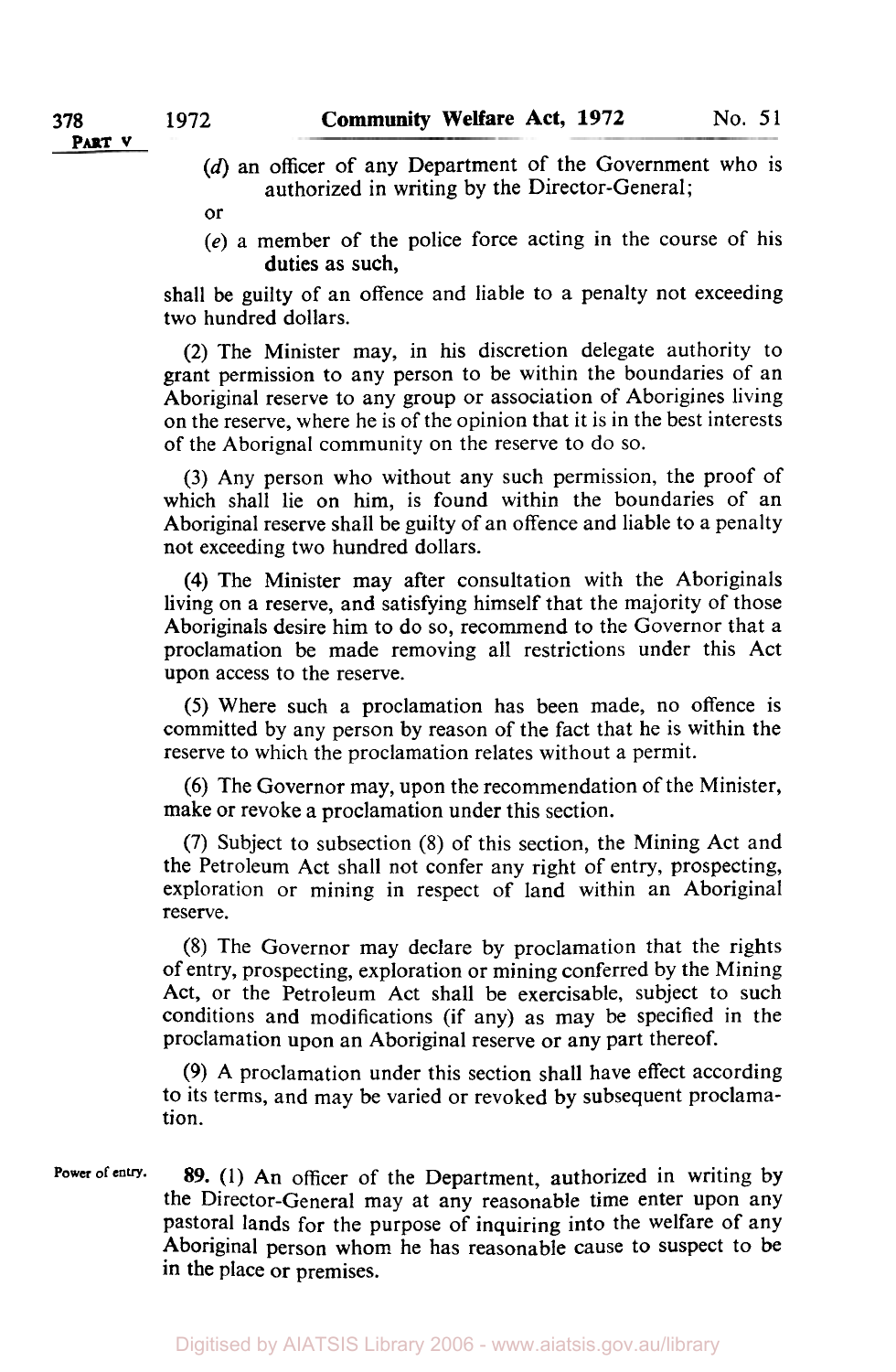**PART V** 

**(2)** A person shall not hinder any such officer in the exercise of powers under subsection (1) of this section.

**(3)** In this section-

"pastoral lands" means lands subject to the provisions of the Pastoral Act, 1936-1971 :

**90.** (1) Where an Aboriginal appears before a court charged with Aboriginal **an** indictable offence, and the Aboriginal is not represented by **offence.**  counsel and no officer of the Department is present in the court, the court shall inform the Director-General who may, if he thinks it necessary, request the adjournment of the hearing to enable him to arrange legal representation of the Aboriginal, or the presence of an officer of the Department, or an interpreter, in the court to advise and assist the Aboriginal.

(2) Where an Aboriginal appears before a court charged with an offence that is not an indictable offence, and the Aboriginal is not represented by counsel, and no officer of the Department is present in the court, the court may inform the Director-General, who may, if he thinks it necessary, request an adjournment of the hearing to enable him to arrange legal representation of the Aboriginal or the presence of an officer of the Department, or an interpreter, in the court to assist the Aboriginal.

(3) A court to which a request is made under subsection (1) or subsection **(2)** of this section shall grant the adjournment requested.

**91.** (1) Where the Minister has been requested in writing to do **Power of Example 32.1** (1) where the Minister has been requested in writing to 25 Minister to act so by an Aboriginal, he may undertake the general care, protection as agent of or management of his property, and may—

- *(a)* take possession of, retain, sell, or dispose of any such property, whether real or personal, and, upon any such sale or disposition, pass a valid title to the property;
- *(b)* sue for, recover, or receive any money or other property due or belonging to, or held in trust for, any Aboriginal or damages for any conversion of, or injury to any such property;

and

*(c)* appoint any person to act as agent or attorney for the Aboriginal in any matter connected with the management or administration of his property, and exercise any other power that the Aboriginal might himself exercise.

**(2)** The Minister shall keep proper records and accounts of moneys and other property received or dealt with by him under the provisions of this section.